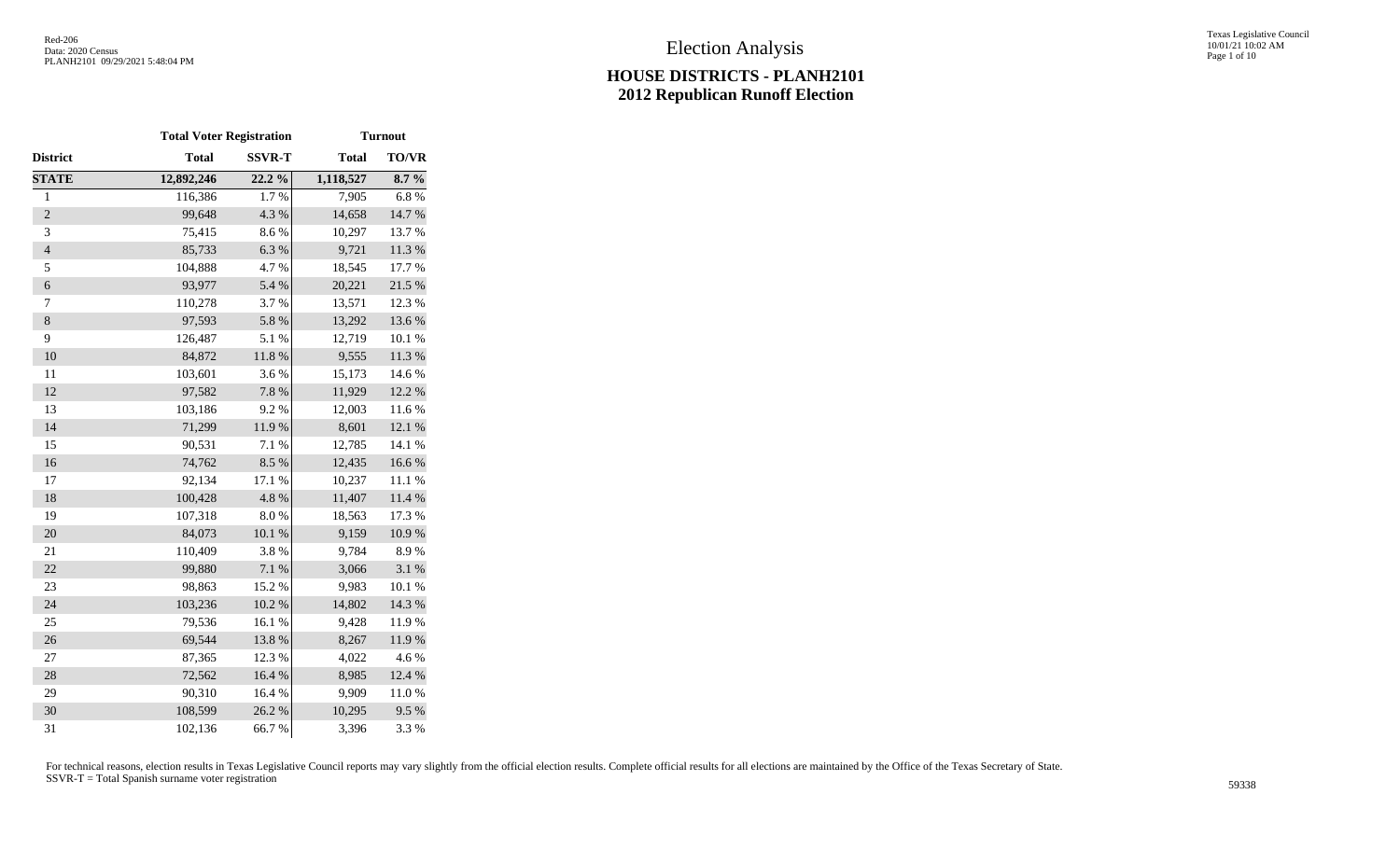|                 | <b>Total Voter Registration</b> |               |              | <b>Turnout</b> |
|-----------------|---------------------------------|---------------|--------------|----------------|
| <b>District</b> | <b>Total</b>                    | <b>SSVR-T</b> | <b>Total</b> | <b>TO/VR</b>   |
| 32              | 95,476                          | 28.7%         | 6,928        | 7.3 %          |
| 33              | 80,358                          | 7.0%          | 11,164       | 13.9%          |
| 34              | 103,336                         | 64.1 %        | 2,880        | $2.8\ \%$      |
| 35              | 56,589                          | 77.8%         | 1,102        | 1.9%           |
| 36              | 65,161                          | 84.5 %        | 656          | $1.0\ \%$      |
| 37              | 84,521                          | 80.6%         | 1,531        | $1.8\ \%$      |
| 38              | 69,165                          | 79.5 %        | 1,371        | 2.0%           |
| 39              | 62,196                          | 83.4%         | 594          | $1.0\ \%$      |
| 40              | 56,633                          | 86.2%         | 527          | 0.9 %          |
| 41              | 64,499                          | 70.7%         | 1,577        | 2.4 %          |
| 42              | 76,508                          | 87.2 %        | 435          | 0.6 %          |
| 43              | 113,992                         | 54.5 %        | 6,878        | $6.0\ \%$      |
| 44              | 87,203                          | 24.5 %        | 11,395       | 13.1 %         |
| 45              | 74,016                          | 26.5 %        | 5,027        | 6.8%           |
| 46              | 72,378                          | 16.5 %        | 2,190        | $3.0\ \%$      |
| 47              | 118,155                         | 13.1 %        | 10,454       | 8.8%           |
| 48              | 107,558                         | 7.3 %         | 9,864        | 9.2%           |
| 49              | 112,915                         | 11.5 %        | 4,329        | 3.8%           |
| 50              | 69,622                          | 18.6%         | 2,606        | 3.7%           |
| 51              | 74,659                          | 38.7%         | 1,251        | 1.7%           |
| 52              | 69,661                          | 12.9%         | 5,851        | $8.4~\%$       |
| 53              | 121,000                         | 23.2 %        | 19,739       | 16.3%          |
| 54              | 74,247                          | 12.6%         | 7,274        | 9.8%           |
| 55              | 77,905                          | 12.2 %        | 6,910        | 8.9%           |
| 56              | 97,228                          | $10.2~\%$     | 11,932       | 12.3 %         |
| 57              | 67,494                          | 7.8 %         | 6,362        | 9.4%           |
| 58              | 83,820                          | 8.3 %         | 9,385        | $11.2\ \%$     |
| 59              | 92,871                          | $6.6\;\%$     | 15,305       | 16.5%          |
| 60              | 62,213                          | 8.3 %         | 5,167        | 8.3%           |
| 61              | 95,342                          | 5.4 %         | 12,406       | 13.0%          |
| 62              | 99,891                          | 3.5 %         | 13,111       | 13.1 %         |
| 63              | 94,315                          | 7.8 %         | 7,449        | 7.9%           |
| 64              | 86,269                          | 7.6 %         | 7,643        | 8.9%           |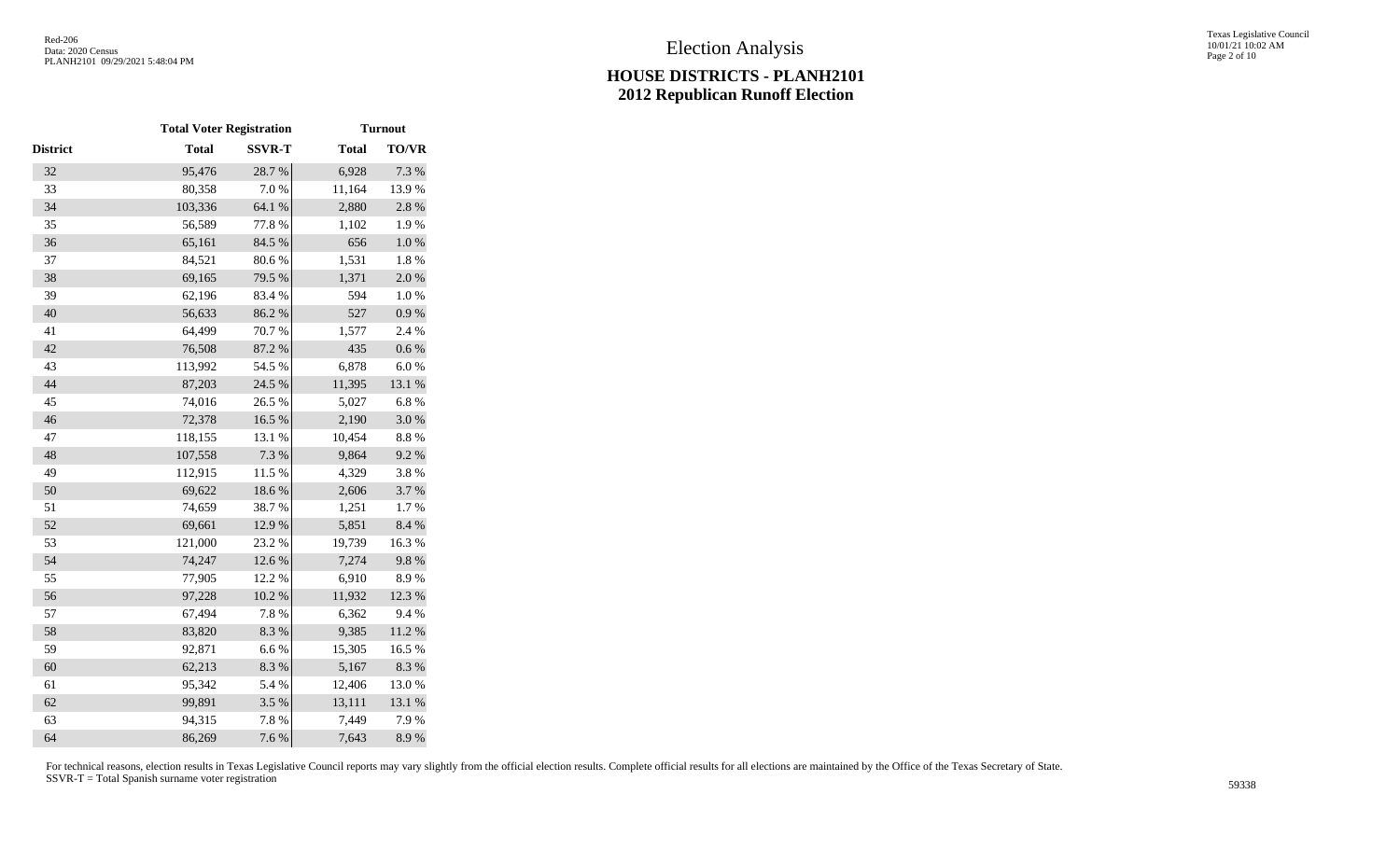|          | <b>Total Voter Registration</b> |               |              | <b>Turnout</b> |  |  |
|----------|---------------------------------|---------------|--------------|----------------|--|--|
| District | <b>Total</b>                    | <b>SSVR-T</b> | <b>Total</b> | TO/VR          |  |  |
| 65       | 83,810                          | 7.5 %         | 7,149        | 8.5%           |  |  |
| 66       | 81,152                          | 5.1 %         | 7,155        | $8.8~\%$       |  |  |
| 67       | 103,466                         | 5.1 %         | 12,640       | 12.2 %         |  |  |
| 68       | 114,639                         | 7.6 %         | 20,431       | 17.8 %         |  |  |
| 69       | 110,693                         | 9.6%          | 7,743        | 7.0%           |  |  |
| 70       | 64,016                          | 6.0 %         | 5,733        | 9.0%           |  |  |
| 71       | 99,072                          | 13.8 %        | 13,254       | 13.4 %         |  |  |
| $72\,$   | 96,559                          | 23.2 %        | 9,621        | $10.0~\%$      |  |  |
| 73       | 96,046                          | 13.1 %        | 16,212       | 16.9%          |  |  |
| 74       | 92,246                          | 66.9%         | 1,508        | 1.6 %          |  |  |
| 75       | 47,717                          | 84.6%         | 364          | 0.8 %          |  |  |
| 76       | 78,824                          | 14.8 %        | 6,370        | 8.1%           |  |  |
| 77       | 100,146                         | 80.8 %        | 763          | $0.8~\%$       |  |  |
| 78       | 93,039                          | 52.7%         | 2,820        | 3.0%           |  |  |
| 79       | 94,653                          | 71.1 %        | 1,549        | 1.6%           |  |  |
| 80       | 90,075                          | 73.4 %        | 2,396        | 2.7 %          |  |  |
| 81       | 73,591                          | 37.0%         | 4,814        | 6.5%           |  |  |
| 82       | 79,868                          | 24.9%         | 10,790       | 13.5 %         |  |  |
| 83       | 94,645                          | 22.6 %        | 10,882       | 11.5 %         |  |  |
| 84       | 91,511                          | $27.0\;\%$    | 7,621        | 8.3 %          |  |  |
| 85       | 109,102                         | 13.2 %        | 14,987       | 13.7%          |  |  |
| 86       | 97,031                          | 14.4 %        | 10,930       | 11.3 %         |  |  |
| 87       | 88,367                          | 18.7%         | 10,318       | 11.7%          |  |  |
| 88       | 103,026                         | 29.6%         | 14,653       | 14.2 %         |  |  |
| 89       | 84,348                          | 7.3 %         | 7,421        | 8.8 %          |  |  |
| 90       | 65,451                          | 37.2 %        | 3,048        | 4.7%           |  |  |
| 91       | 87,020                          | 11.2%         | 9,089        | 10.4 %         |  |  |
| 92       | 60,826                          | 14.4 %        | 3,667        | $6.0\ \%$      |  |  |
| 93       | 59,652                          | 12.3 %        | 3,995        | 6.7%           |  |  |
| 94       | 100,592                         | 7.3 %         | 12,872       | 12.8 %         |  |  |
| 95       | 76,127                          | 10.3%         | 2,765        | 3.6%           |  |  |
| 96       | 92,743                          | 8.2%          | 8,823        | 9.5%           |  |  |
| 97       | 84,740                          | 8.9%          | 10,371       | 12.2 %         |  |  |
|          |                                 |               |              |                |  |  |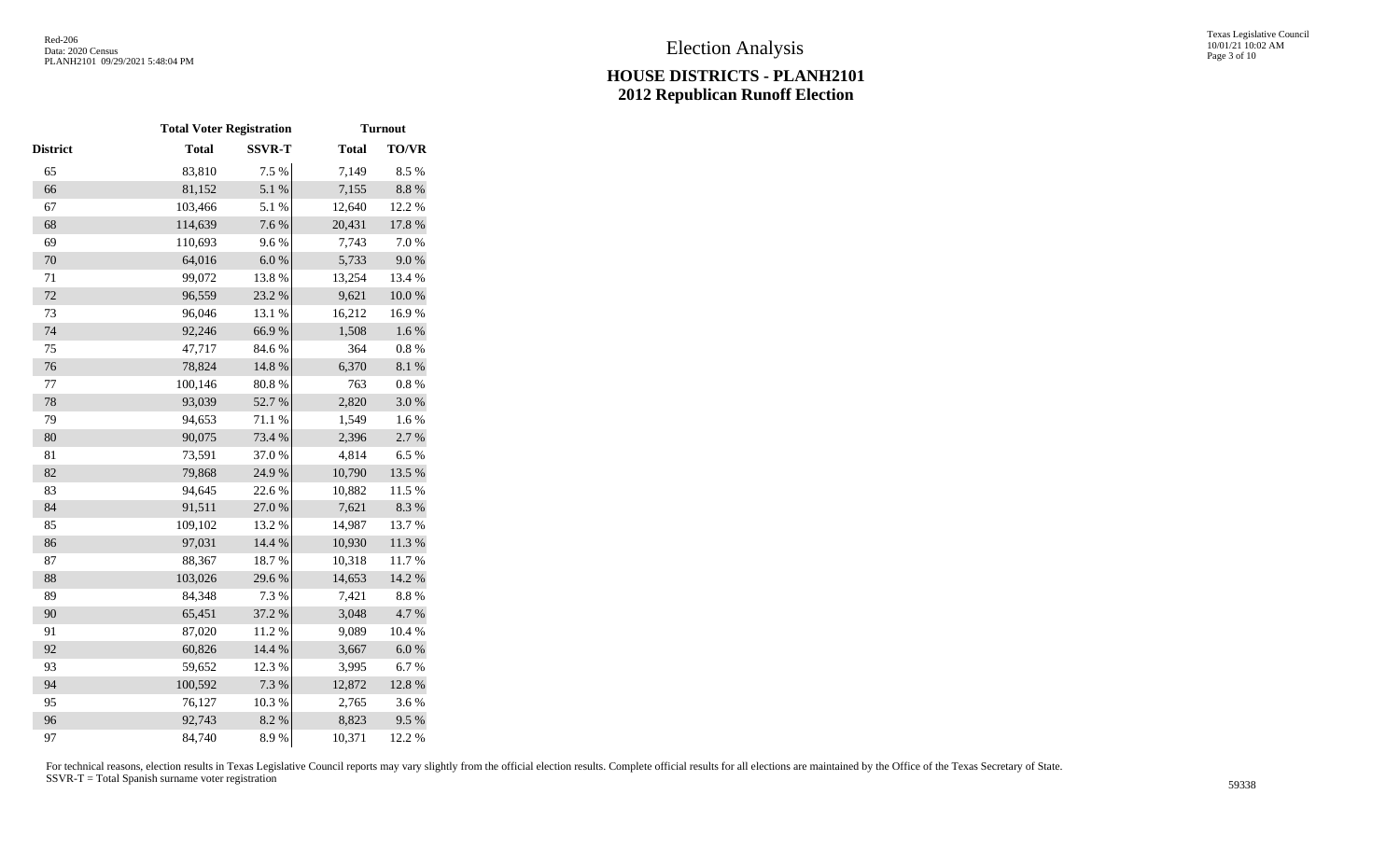|                 | <b>Total Voter Registration</b> |               |              | <b>Turnout</b> |
|-----------------|---------------------------------|---------------|--------------|----------------|
| <b>District</b> | <b>Total</b>                    | <b>SSVR-T</b> | <b>Total</b> | TO/VR          |
| 98              | 101,678                         | 5.2 %         | 12,127       | 11.9%          |
| 99              | 78,678                          | 13.8%         | 6,961        | 8.8 %          |
| 100             | 82,271                          | 13.5 %        | 2,497        | $3.0\ \%$      |
| 101             | 74,703                          | 14.0 %        | 2,735        | 3.7%           |
| 102             | 74,084                          | 9.2%          | 5,200        | $7.0\ \%$      |
| 103             | 64,779                          | 33.2 %        | 3,118        | 4.8%           |
| 104             | 70,353                          | 38.5 %        | 1,276        | $1.8~\%$       |
| 105             | 59,563                          | 19.6%         | 4,211        | 7.1 %          |
| 106             | 64,744                          | 7.3 %         | 5,594        | 8.6%           |
| 107             | 74,934                          | 14.0 %        | 5,567        | 7.4 %          |
| 108             | 113,513                         | 4.2 %         | 18,380       | $16.2~\%$      |
| 109             | 87,229                          | 7.0%          | 2,024        | 2.3 %          |
| 110             | 60,440                          | 22.8 %        | 832          | 1.4 %          |
| 111             | 98,136                          | 9.7%          | 3,644        | 3.7%           |
| 112             | 99,834                          | $6.7~\%$      | 11,285       | 11.3 %         |
| 113             | 80,144                          | 15.4 %        | 4,546        | 5.7%           |
| 114             | 69,967                          | 26.9%         | 3,324        | 4.8 %          |
| 115             | 81,938                          | 8.5%          | 8,964        | 10.9%          |
| 116             | 89,462                          | 48.6%         | 4,582        | 5.1 %          |
| 117             | 57,391                          | 61.9%         | 1,962        | 3.4 %          |
| 118             | 89,273                          | 53.7%         | 4,499        | 5.0%           |
| 119             | 84,620                          | 51.1%         | 3,315        | 3.9%           |
| 120             | 85,832                          | 30.6%         | 3,510        | 4.1 %          |
| 121             | 104,399                         | 19.4 %        | 14,462       | 13.9%          |
| 122             | 82,815                          | 20.3 %        | 10,833       | 13.1 %         |
| 123             | 101,685                         | 49.5 %        | 7,201        | 7.1 %          |
| 124             | 73,954                          | 62.0%         | 1,763        | 2.4 %          |
| 125             | 99,986                          | 53.7%         | 4,500        | 4.5 %          |
| 126             | 97,279                          | $10.4~\%$     | 11,614       | 11.9 %         |
| 127             | 93,468                          | 11.5 %        | 10,750       | 11.5 %         |
| 128             | 86,977                          | 16.8%         | 8,172        | 9.4%           |
| 129             | 100,203                         | 12.4 %        | 10,640       | 10.6 %         |
| 130             | 78,942                          | 10.0%         | 9,468        | 12.0%          |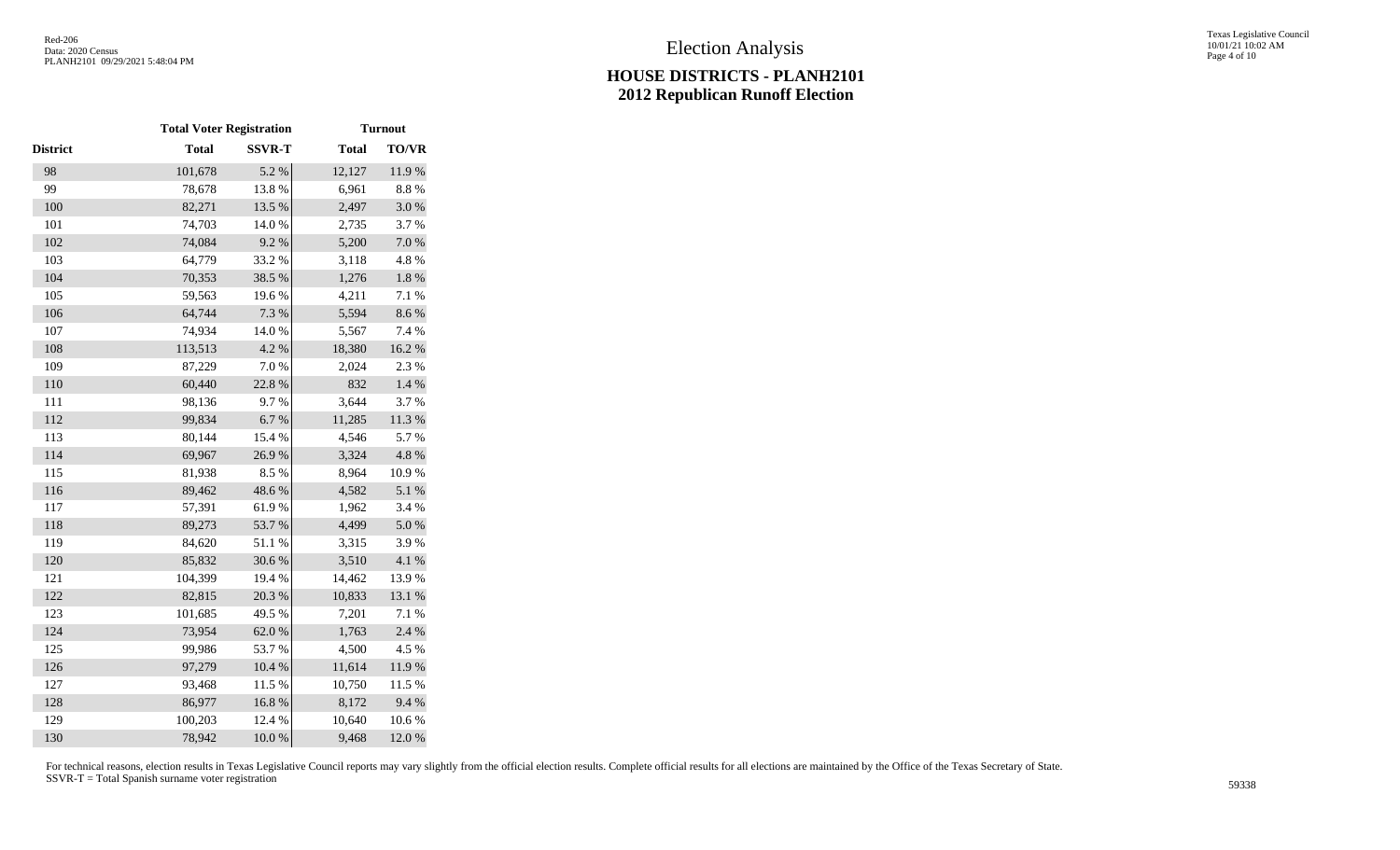|                 | <b>Total Voter Registration</b> |               |              | <b>Turnout</b> |
|-----------------|---------------------------------|---------------|--------------|----------------|
| <b>District</b> | <b>Total</b>                    | <b>SSVR-T</b> | <b>Total</b> | TO/VR          |
| 131             | 68,541                          | 21.7%         | 1,648        | 2.4 %          |
| 132             | 63,395                          | 13.3 %        | 6,299        | 9.9%           |
| 133             | 96,648                          | 7.4 %         | 15,382       | 15.9%          |
| 134             | 109,664                         | 8.4 %         | 11,479       | 10.5 %         |
| 135             | 63,524                          | 22.2 %        | 3,611        | 5.7%           |
| 136             | 83,599                          | 13.1 %        | 5,557        | 6.6 %          |
| 137             | 50,622                          | 19.7%         | 2,727        | 5.4 %          |
| 138             | 91,774                          | 16.3%         | 11,465       | 12.5 %         |
| 139             | 84,434                          | 16.4 %        | 2,780        | 3.3%           |
| 140             | 57,792                          | 54.6 %        | 1,075        | 1.9%           |
| 141             | 70,189                          | 14.9%         | 1,108        | 1.6%           |
| 142             | 64,963                          | 18.1 %        | 1,340        | 2.1 %          |
| 143             | 72,076                          | 51.3%         | 1,752        | 2.4 %          |
| 144             | 68,742                          | 49.6%         | 3,249        | 4.7%           |
| 145             | 81,095                          | 49.4 %        | 2,281        | 2.8%           |
| 146             | 94,459                          | 9.0%          | 2,992        | 3.2 %          |
| 147             | 91,018                          | 16.1%         | 1,774        | 1.9%           |
| 148             | 70,958                          | 27.3 %        | 4,066        | 5.7%           |
| 149             | 71,604                          | 19.0%         | 2,717        | 3.8%           |
| 150             | 69,255                          | 12.6 %        | 6,909        | 10.0%          |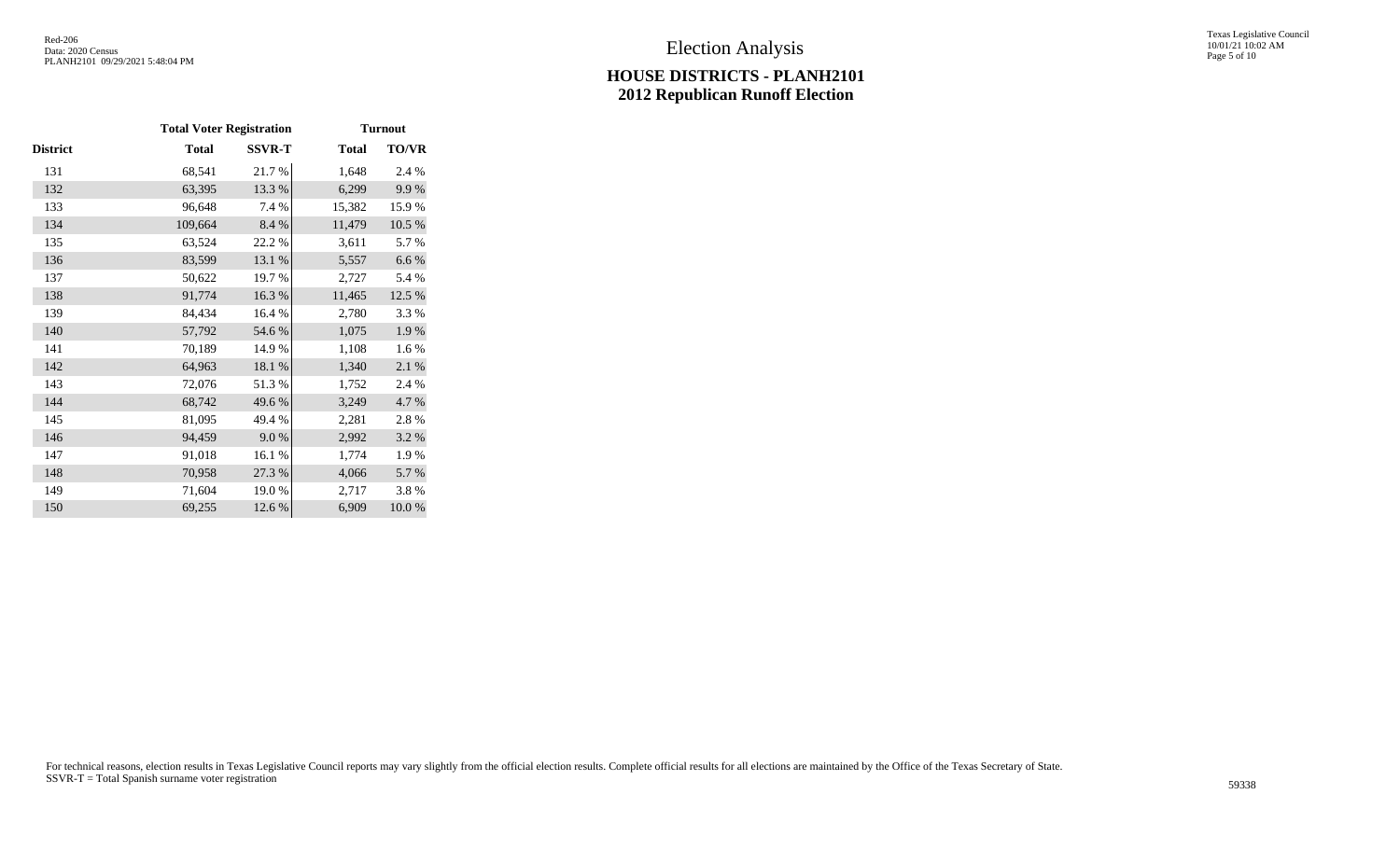|                 | <b>U.S. SEN</b> |        |                   |        |                 | <b>RR COMM1</b> |                   | <b>RR COMM 2</b> |                |              |                | <b>SUP CT 4</b> |                 |              |                 |              |
|-----------------|-----------------|--------|-------------------|--------|-----------------|-----------------|-------------------|------------------|----------------|--------------|----------------|-----------------|-----------------|--------------|-----------------|--------------|
| <b>District</b> | Cruz-R          |        | <b>Dewhurst-R</b> |        | <b>Chisum-R</b> |                 | <b>Craddick-R</b> |                  | Smitherman-R   |              | Parker-R       |                 | <b>Medina-R</b> |              | <b>Devine-R</b> |              |
| <b>STATE</b>    | 631,742 56.8%   |        | 480,426 43.2 %    |        | 396,364 40.0 %  |                 | 594,900 60.0 %    |                  | 583,483 62.1 % |              | 355,472 37.9 % |                 | 437,789 46.7 %  |              | 499,531 53.3 %  |              |
|                 | 4,123           | 52.2 % | 3,781             | 47.8%  | 3,024           | 43.2 %          | 3,979             | 56.8%            | 3,705          | 55.2 %       | 3,007          | 44.8%           | 3,356           | 50.2 %       | 3,327           | 49.8%        |
| 2               | 6,966           | 48.2%  | 7,483             | 51.8%  | 4,457           | 35.1 %          | 8,257             | 64.9%            | 6,416          | 54.5 %       | 5,350          | 45.5 %          | 5,359           | 45.5 %       | 6,408           | 54.5 %       |
| 3               | 7,267           | 70.6 % | 3,030             | 29.4 % | 3,238           | 34.1 %          | 6,256             | 65.9%            | 5,008          | 54.0%        | 4,259          | 46.0%           | 3,107           | 33.3 %       | 6,224           | 66.7%        |
| $\overline{4}$  | 4,979           | 52.3%  | 4,536             | 47.7 % | 3,380           | 40.0%           | 5,071             | 60.0%            | 4,509          | 56.4 %       | 3,480          | 43.6 %          | 3,239           | 40.3%        | 4,793           | 59.7%        |
| 5               | 8,967           | 49.3 % | 9,235             | 50.7 % | 5,876           | 36.7 %          | 10,147            | 63.3%            | 8,008          | 53.2 %       | 7,047          | 46.8%           | 7,638           | 50.4 %       | 7,506           | 49.6 %       |
| 6               | 10,335          | 52.7 % | 9,274             | 47.3%  | 4,280           | 25.6 %          | 12,443            | 74.4 %           | 7,415          | 48.5 %       | 7,869          | 51.5 %          | 8,141           | 52.8%        | 7,280           | 47.2 %       |
| 7               | 6,907           | 51.3%  | 6,545             | 48.7%  | 4,677           | 39.9%           | 7,034             | 60.1 %           | 5,442          | 49.5 %       | 5,542          | 50.5 %          | 7,055           | 62.3 %       | 4,277           | 37.7 %       |
| $\,8\,$         | 6,058           | 46.4 % | 7,012             | 53.6 % | 4,233           | 36.2 %          | 7,451             | 63.8%            | 5,847          | 52.8%        | 5,224          | 47.2 %          | 4,828           | 43.6 %       | 6,238           | 56.4 %       |
| 9               | 5,793           | 46.1%  | 6,777             | 53.9%  | 4,286           | 38.3 %          | 6,914             | 61.7%            | 6,315          | 59.5 %       | 4,292          | 40.5 %          | 5,213           | 49.3%        | 5,358           | 50.7 %       |
| 10              | 5,391           | 57.0%  | 4,074             | 43.0%  | 3,098           | 36.5 %          | 5,394             | 63.5 %           | 4,732          | 58.4 %       | 3,369          | 41.6 %          | 3,266           | 40.7 %       | 4,760           | 59.3 %       |
| 11              | 7,169           | 48.7%  | 7,558             | 51.3%  | 5,053           | 39.6 %          | 7,714             | 60.4 %           | 5,759          | 49.0 %       | 5,988          | 51.0%           | 5,413           | 46.4%        | 6,254           | 53.6 %       |
| 12              | 6,375           | 53.8%  | 5,469             | 46.2%  | 3,757           | 35.9%           | 6,694             | 64.1 %           | 6,330          | 64.2 %       | 3,526          | 35.8%           | 4,733           | 48.1 %       | 5,102           | 51.9%        |
| 13              | 5,914           | 49.3%  | 6,072             | 50.7 % | 3,439           | 31.5 %          | 7,484             | 68.5 %           | 5,910          | 57.3 %       | 4,408          | 42.7 %          | 5,234           | 50.7%        | 5,092           | 49.3%        |
| 14              | 4,574           | 54.7%  | 3,788             | 45.3 % | 2,194           | 31.0 %          | 4,886             | 69.0%            | 4,173          | 64.1 %       | 2,340          | 35.9 %          | 2,954           | 45.8%        | 3,498           | 54.2 %       |
| 15              | 8,897           | 69.6 % | 3,888             | 30.4 % | 3,335           | 28.4 %          | 8,408             | 71.6 %           | 5,355          | 47.1 %       | 6,021          | 52.9%           | 3,690           | 32.2 %       | 7,787           | 67.8%        |
| 16              | 7,648           | 61.5 % | 4,787             | 38.5 % | 4,180           | 36.5 %          | 7,275             | 63.5 %           | 6,553          | 59.2 %       | 4,515          | 40.8%           | 3,768           | 33.7 %       | 7,403           | 66.3%        |
| 17              | 4,899           | 48.4%  | 5,223             | 51.6%  | 3,800           | 42.3 %          | 5,185             | 57.7 %           | 5,298          | 61.2%        | 3,362          | 38.8%           | 4,388           | 51.0%        | 4,221           | 49.0%        |
| 18              | 6,171           | 54.2 % | 5,208             | 45.8%  | 4,423           | 43.1 %          | 5,839             | 56.9%            | 6,002          | 60.0%        | 4,007          | 40.0%           | 4,097           | 41.3%        | 5,828           | 58.7 %       |
| 19              | 9,703           | 52.4 % | 8,800             | 47.6 % | 6,797           | 41.7 %          | 9,506             | 58.3 %           | 9,654          | 62.8%        | 5,725          | 37.2 %          | 7,277           | 47.5 %       | 8,041           | 52.5 %       |
| 20              | 4,721           | 51.6%  | 4,437             | 48.4 % | 4,263           | 52.5 %          | 3,860             | 47.5 %           | 4,684          | 63.0 %       | 2,747          | 37.0 %          | 3,863           | 51.4 %       | 3,655           | 48.6 %       |
| 21              | 5,047           | 51.8%  | 4,698             | 48.2%  | 3,809           | 44.8%           | 4,695             | 55.2 %           | 4,941          | 59.5 %       | 3,369          | 40.5 %          | 3,650           | 43.9%        | 4,673           | 56.1 %       |
| 22              | 1,830           | 60.1 % | 1,215             | 39.9%  | 1,399           | 54.6 %          | 1,165             | 45.4 %           | 1,536          | 61.7 %       | 955            | 38.3 %          | 1,177           | 47.6 %       | 1,297           | 52.4 %       |
| 23              | 5,685           | 57.3 % | 4,237             | 42.7 % | 3,221           | 37.9 %          | 5,282             | 62.1 %           | 4,756          | 57.0 %       | 3,585          | 43.0 %          | 4,231           | 51.2%        | 4,036           | 48.8%        |
| 24              | 9,038           | 61.1%  | 5,758             | 38.9%  | 5,111           | 40.4 %          | 7,528             | 59.6%            | 7,747          | 61.8%        | 4,781          | 38.2 %          | 6,339           | 51.8%        | 5,892           | 48.2%        |
| 25              | 5,926           | 62.9%  | 3,498             | 37.1 % | 3,758           | 44.8%           | 4,639             | 55.2 %           | 4,903          | 61.0%        | 3,139          | 39.0%           | 3,271           | 40.0%        | 4,904           | 60.0%        |
| 26              | 5,853           | 70.8%  | 2,414             | 29.2 % | 2,976           | 40.8%           | 4,315             | 59.2 %           | 4,724          | 67.7 %       | 2,257          | 32.3 %          | 3,220           | 45.9%        | 3,799           | 54.1 %       |
| 27              | 2,606           | 64.8%  | 1,416             | 35.2 % | 1,442           | 40.4 %          | 2,131             | 59.6 %           | 2,340          | 68.2%        | 1,090          | 31.8%           | 1,651           | 47.4 %       | 1,830           | 52.6 %       |
| 28              | 5,812           | 64.7 % | 3,174             | 35.3 % | 3,258           | 41.0 %          | 4,698             | 59.0%            | 5,262          | 69.5 %       | 2,305          | 30.5 %          | 3,405           | 45.2%        | 4,136           | 54.8%        |
| 29              | 6,654           | 67.1 % | 3,258             | 32.9 % | 3,407           | 38.4 %          | 5,457             | 61.6 %           | 5,450          | 63.4 %       | 3,143          | 36.6 %          | 3,453           | 39.9%        | 5,203           | 60.1 %       |
| 30              | 5,359           | 52.2 % | 4,910             | 47.8%  | 3,770           | 40.9%           | 5,447             | 59.1 %           | 4,595          | 51.7%        | 4,288          | 48.3%           | 3,273           | 36.7%        | 5,642           | 63.3%        |
| 31              | 2,109           | 62.1 % | 1,287             | 37.9%  | 1,297           | 42.2 %          | 1,777             | 57.8%            | 1,887          | 62.7%        | 1,122          | 37.3 %          | 1,144           | 38.0%        | 1,863           | 62.0%        |
| 32              | 4.224           | 61.0%  | 2,704             | 39.0 % |                 | 2,246 37.7 %    | 3,713             | 62.3 %           |                | 2,660 47.6 % | 2,931          | 52.4 %          |                 | 2,268 38.9 % |                 | 3,563 61.1 % |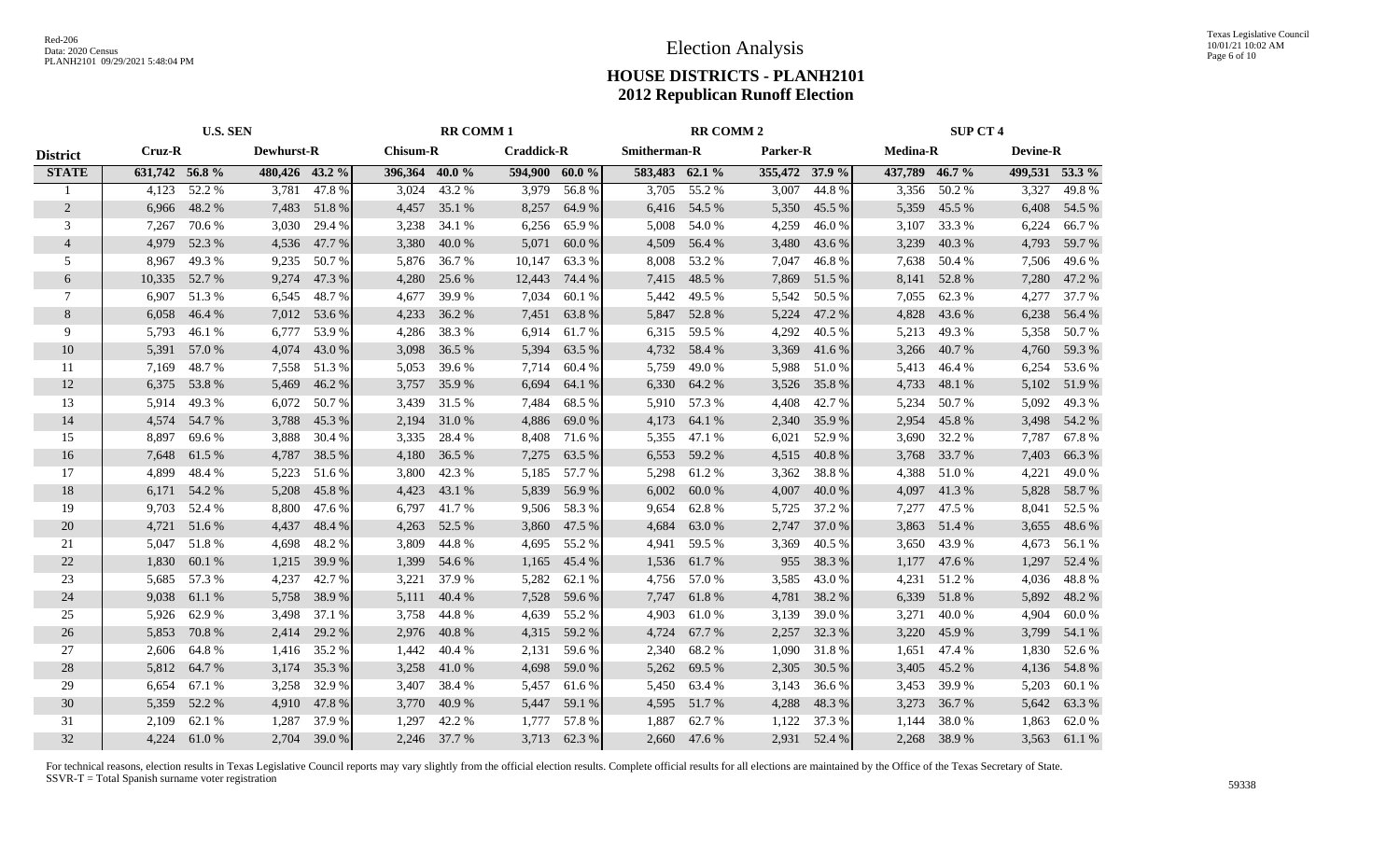|                 | <b>U.S. SEN</b> |              |                   |              |                 | <b>RR COMM1</b> |                   |              | <b>RR COMM 2</b>    |              |                 |              | <b>SUP CT 4</b> |              |                 |              |
|-----------------|-----------------|--------------|-------------------|--------------|-----------------|-----------------|-------------------|--------------|---------------------|--------------|-----------------|--------------|-----------------|--------------|-----------------|--------------|
| <b>District</b> | Cruz-R          |              | <b>Dewhurst-R</b> |              | <b>Chisum-R</b> |                 | <b>Craddick-R</b> |              | <b>Smitherman-R</b> |              | <b>Parker-R</b> |              | <b>Medina-R</b> |              | <b>Devine-R</b> |              |
| 33              |                 | 6,614 59.7 % |                   | 4,458 40.3 % |                 | 3,172 33.0 %    |                   | 6,427 67.0 % |                     | 5,254 59.6 % |                 | 3,555 40.4 % |                 | 3,855 44.7 % |                 | 4,770 55.3 % |
| 34              | 1,640           | 56.9%        | 1,240             | 43.1 %       |                 | 967 38.3 %      | 1,560             | 61.7%        | 1,193               | 49.4 %       | 1,224           | 50.6 %       |                 | 920 36.7 %   | 1,590           | 63.3 %       |
| 35              | 704             | 64.1 %       | 395               | 35.9%        | 454             | 46.9%           | 514               | 53.1 %       | 458                 | 47.9%        | 498             | 52.1 %       | 411             | 41.5 %       | 579             | 58.5 %       |
| 36              | 416             | 63.7 %       | 237               | 36.3%        | 271             | 46.2%           | 316               | 53.8%        | 315                 | 53.7%        | 272             | 46.3%        | 291             | 49.4 %       | 298             | 50.6%        |
| 37              | 926             | 61.1 %       | 590               | 38.9%        | 569             | 43.8%           | 731               | 56.2%        | 598                 | 47.3%        | 666             | 52.7 %       | 662             | 49.5 %       | 676             | 50.5 %       |
| 38              | 868             | 63.7 %       | 494               | 36.3 %       | 529             | 44.9%           | 649               | 55.1 %       | 575                 | 49.9%        | 577             | 50.1 %       | 631             | 52.5 %       | 572             | 47.5 %       |
| 39              | 382             | 64.5 %       | 210               | 35.5 %       | 241             | 47.6 %          | 265               | 52.4 %       | 278                 | 54.5 %       | 232             | 45.5 %       | 230             | 44.8%        | 283             | 55.2 %       |
| 40              | 375             | 71.6 %       | 149               | 28.4 %       | 208             | 47.3 %          | 232               | 52.7 %       | 236                 | 54.0 %       | 201             | 46.0%        | 258             | 56.1 %       | 202             | 43.9%        |
| 41              | 1,121           | 71.2 %       | 453               | 28.8%        | 668             | 48.9%           | 699               | 51.1 %       | 818                 | 59.8%        | 549             | 40.2%        | 629             | 45.0%        | 768             | 55.0%        |
| 42              | 235             | 54.4 %       | 197               | 45.6 %       |                 | 177 44.3 %      | 223               | 55.8%        | 157                 | 40.3%        | 233             | 59.7 %       | 280             | 68.6%        | 128             | 31.4 %       |
| 43              | 3,127           | 46.2%        | 3,647             | 53.8%        | 2,335           | 38.5 %          | 3,727             | 61.5 %       | 2,660               | 46.5 %       | 3,063           | 53.5 %       | 1,950           | 33.3 %       | 3,898           | 66.7%        |
| 44              | 6,195           | 55.3%        | 5,001             | 44.7 %       | 4,506           | 45.4 %          | 5,421             | 54.6 %       | 6,332               | 64.8%        | 3,445           | 35.2 %       |                 | 3,672 38.7 % | 5,812           | 61.3%        |
| 45              | 2,752           | 54.9 %       | 2,263             | 45.1 %       | 2,369           | 52.8%           | 2,119             | 47.2 %       | 2,685               | 63.2%        | 1,563           | 36.8%        | 1,971           | 45.4 %       | 2,367           | 54.6 %       |
| 46              |                 | 1,186 54.5 % | 991               | 45.5 %       |                 | 999 51.4 %      | 946               | 48.6%        | 1,141               | 62.7 %       | 679             | 37.3 %       |                 | 1,091 59.4 % | 745             | 40.6 %       |
| 47              | 5,303           | 51.1 %       | 5,077             | 48.9%        |                 | 4,548 50.4 %    | 4,476             | 49.6%        | 5,890               | 70.1 %       | 2,509           | 29.9%        | 5,248           | 61.5 %       | 3,279           | 38.5 %       |
| 48              | 5,344           | 54.4 %       | 4,471             | 45.6 %       |                 | 4,413 52.0 %    | 4,074             | 48.0%        | 5,373               | 67.9%        | 2,544           | 32.1 %       |                 | 4,690 58.5 % | 3,321           | 41.5 %       |
| 49              | 2,059           | 47.9 %       | 2,237             | 52.1 %       | 2,003           | 54.0 %          | 1,703             | 46.0%        | 2,320               | 67.9%        | 1,095           | 32.1 %       | 2,140           | 61.0%        | 1,368           | 39.0%        |
| 50              | 1,362           | 52.5 %       | 1,231             | 47.5 %       |                 | 1,260 53.6 %    | 1,089             | 46.4%        | 1,428               | 65.1 %       | 765             | 34.9 %       | 1,299           | 57.8%        | 948             | 42.2 %       |
| 51              | 657             | 53.0 %       | 583               | 47.0%        |                 | 575 52.0 %      | 530               | 48.0%        | 659                 | 62.3%        | 398             | 37.7 %       | 644             | 58.5 %       | 457             | 41.5 %       |
| 52              | 3,204           | 54.8%        | 2,646             | 45.2 %       |                 | 2,854 55.5 %    | 2,292             | 44.5 %       | 3,034               | 63.3%        | 1,758           | 36.7 %       | 2,548           | 52.6 %       | 2,296           | 47.4 %       |
| 53              | 9,745           | 49.5 %       | 9,928             | 50.5 %       | 6,590           | 38.2 %          | 10,671            | 61.8%        |                     | 9,576 58.1 % | 6,893           | 41.9%        | 6,776           | 41.4 %       | 9,601           | 58.6%        |
| 54              | 3,386           | 47.7 %       | 3,711             | 52.3 %       | 2,586           | 41.7 %          | 3,610             | 58.3%        |                     | 3,354 58.6 % | 2,365           | 41.4 %       | 2,765           | 48.1 %       | 2,982           | 51.9%        |
| 55              | 3,194           | 47.7 %       | 3,508             | 52.3 %       | 2,305           | 39.8%           | 3,487             | 60.2%        |                     | 3,072 57.9 % | 2,233           | 42.1 %       | 2,448           | 46.0%        |                 | 2,869 54.0 % |
| 56              | 6,068           | 50.9%        | 5,863             | 49.1 %       | 2,670           | 25.2 %          | 7,943             | 74.8%        |                     | 5,314 53.6 % | 4,593           | 46.4 %       | 4,750           | 48.2 %       |                 | 5,107 51.8 % |
| 57              | 4,238           | 66.9%        | 2,093             | 33.1 %       | 2,129           | 37.8%           | 3,497             | 62.2 %       |                     | 2.977 57.0 % | 2,249           | 43.0 %       | 2,214           | 41.4 %       | 3,136           | 58.6 %       |
| 58              | 5,478           | 58.4 %       | 3,907             | 41.6%        | 3,041           | 35.7 %          | 5,471             | 64.3%        | 4,586               | 57.1 %       | 3,445           | 42.9%        | 3,845           | 47.9%        | 4,181           | 52.1 %       |
| 59              | 7,355           | 49.2 %       | 7,584             | 50.8%        | 4,316           | 32.7 %          | 8,895             | 67.3%        | 6,906               | 55.9%        | 5,447           | 44.1 %       | 5,871           | 47.1 %       | 6,607           | 52.9 %       |
| 60              | 3,426           | 66.4 %       | 1,737             | 33.6 %       | 1,556           | 35.1 %          | 2,883             | 64.9 %       | 2,523               | 62.5 %       | 1,516           | 37.5 %       | 1,896           | 48.0%        | 2,055           | 52.0 %       |
| 61              | 7,266           | 58.6%        | 5,138             | 41.4 %       | 3,207           | 28.3 %          | 8,110             | 71.7 %       |                     | 5,316 50.0 % | 5,318           | 50.0 %       | 4,857           | 45.9%        |                 | 5,732 54.1 % |
| 62              | 6,569           | 50.1 %       | 6,542             | 49.9%        | 4,623           | 40.9%           | 6,691             | 59.1 %       | 5,205               | 48.5 %       | 5,538           | 51.5 %       | 5,817           | 53.7 %       | 5,016           | 46.3%        |
| 63              | 5,009           | 67.5 %       | 2,408             | 32.5 %       | 2,487           | 38.0%           | 4,065             | 62.0%        | 3,495               | 57.1 %       | 2,629           | 42.9%        | 2,528           | 40.6%        | 3,703           | 59.4 %       |
| 64              | 4,470           | 59.0%        | 3,102             | 41.0 %       | 2,406           | 35.0%           | 4,473             | 65.0%        | 3,595               | 56.2%        | 2,801           | 43.8%        | 3,025           | 47.0 %       | 3,408           | 53.0%        |
| 65              |                 | 4,663 65.5 % |                   | 2,459 34.5 % |                 | 2,408 38.0 %    | 3,930             | 62.0%        |                     | 3,396 57.7 % | 2,487           | 42.3 %       |                 | 2,453 41.2 % |                 | 3,502 58.8 % |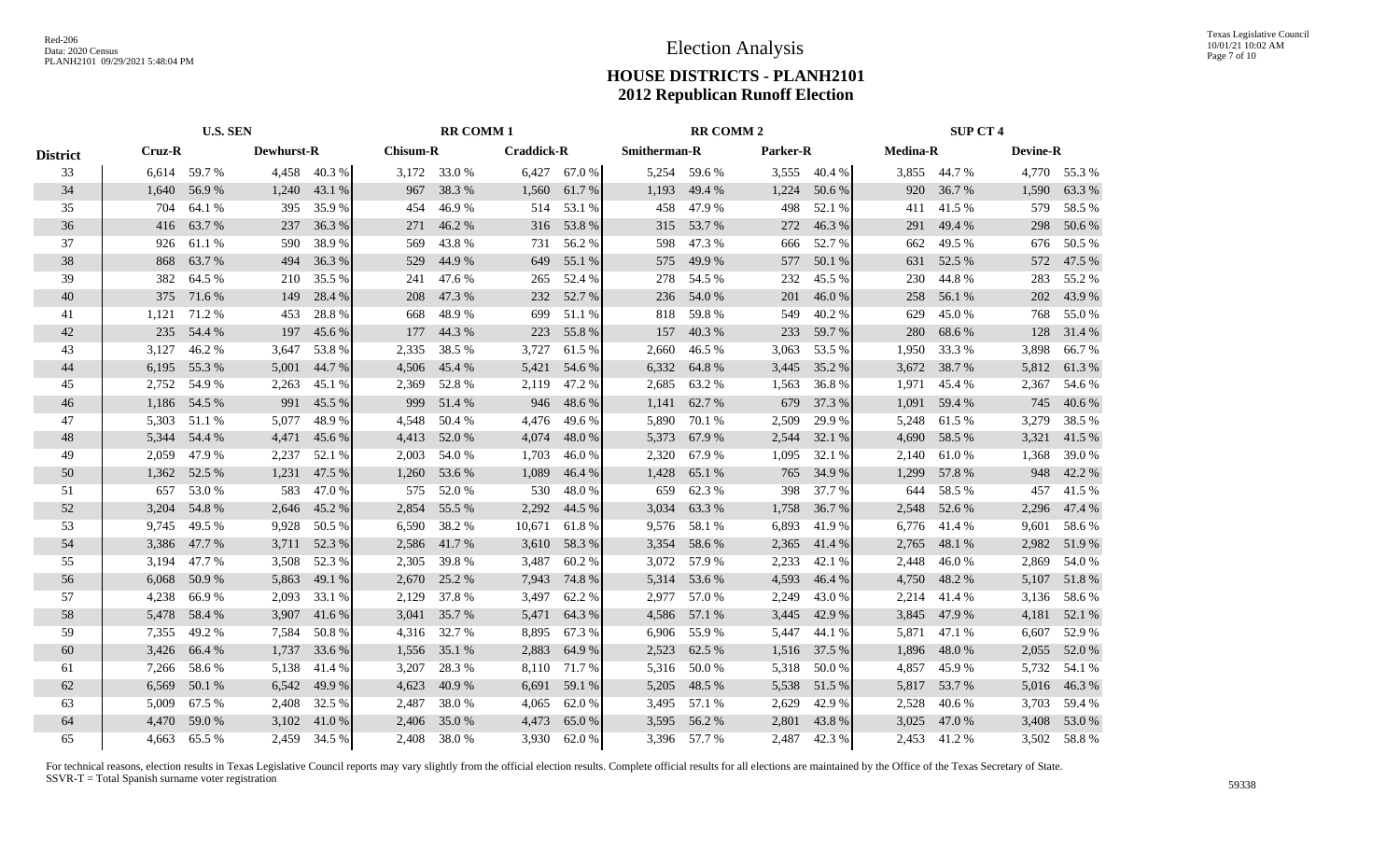|                 | <b>U.S. SEN</b> |              |                   |              | <b>RR COMM1</b> |              |                   | <b>RR COMM 2</b> |                     |              |          | <b>SUP CT 4</b> |                 |              |                 |              |
|-----------------|-----------------|--------------|-------------------|--------------|-----------------|--------------|-------------------|------------------|---------------------|--------------|----------|-----------------|-----------------|--------------|-----------------|--------------|
| <b>District</b> | Cruz-R          |              | <b>Dewhurst-R</b> |              | <b>Chisum-R</b> |              | <b>Craddick-R</b> |                  | <b>Smitherman-R</b> |              | Parker-R |                 | <b>Medina-R</b> |              | <b>Devine-R</b> |              |
| 66              |                 | 4,524 63.2 % |                   | 2,630 36.8 % |                 | 2,162 36.0 % |                   | 3,838 64.0 %     | 3,291               | 60.5 %       |          | 2,149 39.5 %    |                 | 2,404 46.2 % |                 | 2,799 53.8 % |
| 67              | 7,523           | 59.5 %       | 5,114             | 40.5 %       |                 | 3,911 35.6 % | 7,067             | 64.4 %           | 6,206               | 62.3 %       |          | 3,756 37.7 %    | 4,425           | 45.7 %       | 5,262           | 54.3 %       |
| 68              | 9,162           | 45.9%        | 10,809            | 54.1 %       |                 | 7,246 41.1 % | 10,392            | 58.9%            | 8,148               | 49.2%        | 8,425    | 50.8%           | 8,064           | 48.5 %       | 8,568           | 51.5 %       |
| 69              | 4,552           | 59.0%        | 3,168             | 41.0%        | 3,317           | 49.0%        | 3,446             | 51.0%            | 3,239               | 49.5 %       | 3,311    | 50.5 %          | 2,770           | 43.3 %       | 3,629           | 56.7 %       |
| 70              | 3,855           | 67.2 %       | 1,882             | 32.8%        | 1,628           | 33.4 %       | 3,252             | 66.6 %           | 2,762               | 62.8%        | 1,637    | 37.2 %          | 1,955           | 45.9%        | 2,308           | 54.1 %       |
| 71              | 7,021           | 53.0%        | 6,218             | 47.0%        | 4,818           | 41.1 %       | 6,914             | 58.9%            | 5,779               | 51.8%        | 5,379    | 48.2%           | 4,668           | 42.7 %       | 6,263           | 57.3 %       |
| 72              | 4,449           | 46.3%        | 5,167             | 53.7 %       | 3,404           | 39.1 %       | 5,310             | 60.9%            | 4,013               | 48.8%        | 4,208    | 51.2 %          | 3,457           | 41.4 %       | 4,891           | 58.6%        |
| 73              | 9,388           | 58.3%        | 6.709             | 41.7%        | 7.007           | 48.9%        | 7,316             | 51.1 %           | 9.049               | 63.7 %       | 5,148    | 36.3%           | 5,153           | 38.0%        | 8,395           | 62.0%        |
| 74              | 876             | 58.2 %       | 628               | 41.8%        |                 | 592 44.3 %   | 745               | 55.7 %           | 634                 | 49.9 %       | 636      | 50.1 %          | 485             | 37.0 %       | 826             | 63.0 %       |
| 75              | 291             | 80.4%        | 71                | 19.6 %       | 163             | 51.1 %       | 156               | 48.9%            | 167                 | 53.2 %       | 147      | 46.8%           | 172             | 53.4 %       | 150             | 46.6%        |
| 76              | 4,172           | 65.6 %       | 2,188             | 34.4 %       | 2,393           | 42.3 %       | 3,264             | 57.7 %           | 3,751               | 69.8%        | 1,626    | 30.2 %          | 2,554           | 47.6 %       | 2,815           | 52.4 %       |
| 77              | 551             | 72.6 %       | 208               | 27.4 %       |                 | 316 46.4 %   | 365               | 53.6 %           | 328                 | 49.3%        | 337      | 50.7%           | 325             | 47.3 %       | 362             | 52.7 %       |
| 78              | 2,031           | 72.0%        | 789               | 28.0%        | 1,084           | 44.3 %       | 1,363             | 55.7%            | 1,219               | 51.3%        | 1,158    | 48.7%           | 995             | 41.0 %       | 1,434           | 59.0%        |
| 79              | 1,143           | 73.8%        | 406               | 26.2%        | 585             | 42.9%        | 780               | 57.1 %           | 666                 | 49.9%        | 669      | 50.1 %          | 643             | 47.0%        | 725             | 53.0%        |
| 80              | 1,389           | 58.0%        | 1,007             | 42.0%        | 889             | 41.1 %       | 1,276             | 58.9%            | 1,288               | 60.9%        | 827      | 39.1 %          | 776             | 36.2 %       | 1,365           | 63.8%        |
| 81              | 2,661           | 55.3 %       | 2,149             | 44.7 %       | 1,280           | 27.7 %       | 3,344             | 72.3 %           | 2,825               | 64.2 %       | 1,578    | 35.8%           | 1,837           | 42.3 %       | 2,508           | 57.7 %       |
| 82              | 6,501           | 61.0 %       | 4,159             | 39.0 %       |                 | 3,342 32.3 % | 7,003             | 67.7 %           | 7,304               | 77.1 %       | 2,172    | 22.9 %          | 4,830           | 52.9 %       | 4,297           | 47.1 %       |
| 83              | 5,865           | 53.9%        | 5,012             | 46.1%        | 4,217           | 41.0%        | 6,080             | 59.0%            | 7,391               | 75.5 %       | 2,402    | 24.5 %          | 5,691           | 58.2%        | 4,079           | 41.8%        |
| 84              | 4,249           | 55.8%        | 3,370             | 44.2 %       |                 | 2,632 36.3 % | 4,627             | 63.7 %           | 5,489               | 78.6%        | 1,491    | 21.4 %          | 4,447           | 63.3 %       | 2,583           | 36.7 %       |
| 85              | 8,588           | 57.5 %       | 6,359             | 42.5 %       | 4,471           | 33.6 %       | 8,846             | 66.4 %           | 7,892               | 62.0 %       | 4,829    | 38.0%           | 6,027           | 47.5 %       | 6,671           | 52.5 %       |
| 86              | 6,215           | 56.9%        | 4,710             | 43.1 %       | 6,554           | 61.8%        | 4,045             | 38.2 %           | 6,781               | 69.5 %       | 2,976    | 30.5 %          | 3,847           | 40.4 %       | 5,667           | 59.6 %       |
| 87              | 4,981           | 48.5 %       | 5,298             | 51.5 %       | 6,847           | 67.7 %       | 3,261             | 32.3 %           | 5,739               | 63.5 %       | 3,302    | 36.5 %          | 4,001           | 44.9%        | 4,901           | 55.1 %       |
| 88              | 5,999           | 41.5%        | 8,457             | 58.5 %       | 7,965           | 57.4 %       | 5,913             | 42.6 %           | 8,314               | 66.6%        | 4,165    | 33.4 %          | 5,774           | 46.8%        | 6,551           | 53.2 %       |
| 89              | 4,993           | 67.2%        | 2,432             | 32.8%        | 2,146           | 33.3 %       | 4,302             | 66.7%            | 3,509               | 60.0%        | 2,341    | 40.0%           | 2,631           | 45.8%        | 3,114           | 54.2 %       |
| 90              | 1,776           | 58.4 %       | 1,267             | 41.6 %       | 1,001           | 36.0%        | 1,783             | 64.0%            | 1,773               | 67.1 %       | 870      | 32.9 %          | 1,498           | 56.0%        | 1,175           | 44.0 %       |
| 91              | 5,512           | 60.7%        | 3,576             | 39.3 %       | 2,594           | 31.5 %       | 5,638             | 68.5 %           | 4,693               | 59.3%        | 3,222    | 40.7%           | 4,033           | 50.7 %       | 3,919           | 49.3 %       |
| 92              | 2,144           | 58.5 %       | 1,522             | 41.5 %       | 1,151           | 34.7 %       | 2,166             | 65.3%            | 2,059               | 65.2%        | 1,101    | 34.8%           | 1,553           | 48.7%        | 1,636           | 51.3%        |
| 93              | 2,896           | 72.5 %       | 1,097             | 27.5 %       | 1,203           | 33.2 %       | 2,418             | 66.8%            | 2,128               | 61.0%        | 1,363    | 39.0%           | 1,730           | 48.9%        | 1,808           | 51.1 %       |
| 94              | 7,545           | 58.6%        | 5,326             | 41.4 %       | 3,842           | 33.0 %       | 7,817             | 67.0 %           | 7,365               | 66.2%        | 3,753    | 33.8%           | 5,790           | 52.2 %       | 5,307           | 47.8%        |
| 95              | 1,538           | 55.7 %       | 1,225             | 44.3 %       | 828             | 32.5 %       | 1,718             | 67.5 %           | 1,648               | 67.1 %       | 808      | 32.9 %          | 1,243           | 50.3 %       | 1,227           | 49.7 %       |
| 96              | 5,566           | 63.1 %       | 3,256             | 36.9%        | 2,875           | 36.0%        | 5,105             | 64.0%            | 5,162               | 68.2 %       | 2,406    | 31.8%           | 3,673           | 48.3%        | 3,926           | 51.7 %       |
| 97              | 5,904           | 56.9%        | 4,465             | 43.1 %       | 3,473           | 37.4 %       | 5,820             | 62.6 %           | 5,999               | 68.5 %       | 2,758    | 31.5 %          | 4,878           | 55.4 %       | 3,933           | 44.6 %       |
| 98              |                 | 7.838 64.6 % | 4,289             | 35.4 %       |                 | 3,472 32.6 % | 7.188             | 67.4 %           |                     | 5,870 58.2 % | 4,208    | 41.8%           |                 | 4,837 48.2 % |                 | 5,195 51.8%  |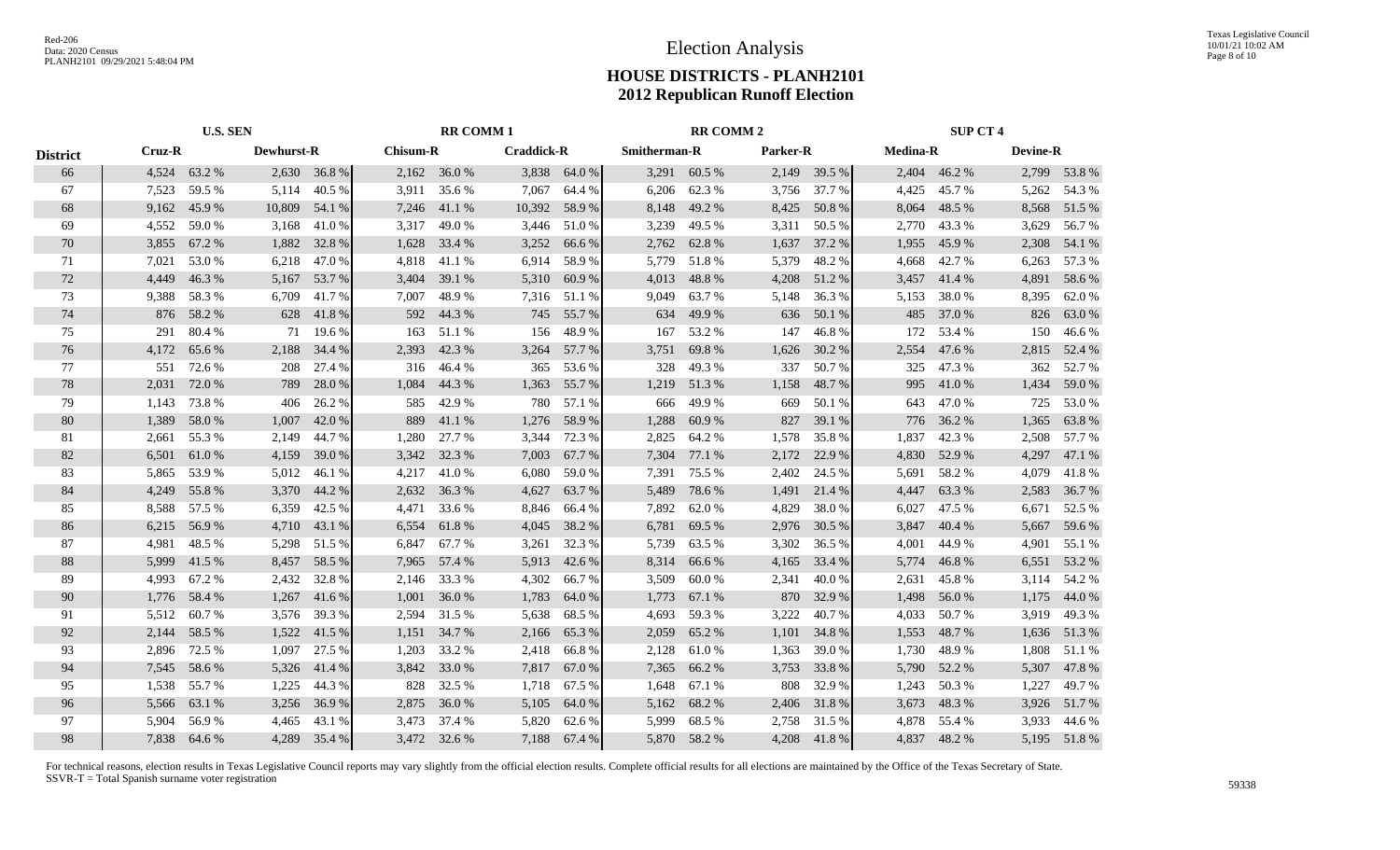|                 | <b>U.S. SEN</b> |              |                   |              |                 | <b>RR COMM1</b> |                   |              | <b>RR COMM 2</b> |              |          |              | <b>SUP CT 4</b> |              |                 |              |
|-----------------|-----------------|--------------|-------------------|--------------|-----------------|-----------------|-------------------|--------------|------------------|--------------|----------|--------------|-----------------|--------------|-----------------|--------------|
| <b>District</b> | Cruz-R          |              | <b>Dewhurst-R</b> |              | <b>Chisum-R</b> |                 | <b>Craddick-R</b> |              | Smitherman-R     |              | Parker-R |              | <b>Medina-R</b> |              | <b>Devine-R</b> |              |
| 99              |                 | 4,145 59.5 % |                   | 2,816 40.5 % |                 | 2,240 35.7 %    |                   | 4,026 64.3 % |                  | 4,051 67.9 % |          | 1,911 32.1 % |                 | 3,272 54.4 % |                 | 2,743 45.6 % |
| 100             | 1,415           | 56.7 %       | 1,082             | 43.3 %       | 934             | 43.6 %          | 1,209             | 56.4 %       | 1,226            | 62.8%        |          | 725 37.2 %   | 835             | 42.9 %       |                 | 1,112 57.1 % |
| 101             | 1,701           | 62.2 %       |                   | 1,034 37.8 % | 820             | 33.0 %          | 1,664             | 67.0 %       | 1,519            | 64.1 %       |          | 850 35.9%    | 1,244           | 51.8%        | 1,156           | 48.2%        |
| 102             | 2,850           | 54.8%        | 2,350             | 45.2 %       | 1,899           | 40.9%           | 2,741             | 59.1 %       | 2,919            | 67.5 %       | 1,406    | 32.5 %       | 1,717           | 41.3%        | 2,443           | 58.7 %       |
| 103             | 1,665           | 53.7 %       | 1,434             | 46.3%        | 1,190           | 43.3 %          | 1,559             | 56.7%        | 1,720            | 67.0%        | 847      | 33.0%        | 1,071           | 42.4 %       | 1,456           | 57.6 %       |
| 104             | 717             | 56.2%        | 559               | 43.8%        | 454             | 39.8%           | 687               | 60.2%        | 723              | 66.5 %       | 365      | 33.5 %       | 469             | 43.0 %       | 622             | 57.0%        |
| 105             | 2,331           | 55.4 %       | 1.879             | 44.6 %       | 1,560           | 41.3%           | 2,218             | 58.7%        | 2,360            | 66.4%        | 1,196    | 33.6 %       | 1,338           | 38.0%        | 2,180           | 62.0%        |
| 106             | 3,604           | 64.9%        | 1,948             | 35.1 %       | 1,936           | 39.4 %          | 2,975             | 60.6%        | 2,557            | 55.6%        | 2,040    | 44.4 %       | 1,846           | 39.8%        | 2,790           | 60.2%        |
| 107             | 2,964           | 53.2 %       | 2,603             | 46.8%        | 2,141           | 43.4 %          | 2,795             | 56.6 %       | 3,042            | 66.6%        | 1,524    | 33.4 %       | 1,774           | 40.2%        | 2,644           | 59.8%        |
| 108             | 9,144           | 49.8%        | 9,234             | 50.2 %       | 7,183           | 47.3 %          | 7,992             | 52.7 %       | 9,858            | 71.3%        | 3,968    | 28.7 %       | 5,870           | 45.9 %       | 6,924           | 54.1 %       |
| 109             | 1,108           | 54.8%        | 915               | 45.2 %       |                 | 769 41.8 %      | 1,072             | 58.2%        | 1,150            | 65.6 %       | 603      | 34.4 %       | 653             | 38.0%        | 1,064           | 62.0%        |
| 110             | 409             | 49.2 %       | 422               | 50.8%        | 295             | 37.9 %          | 483               | 62.1 %       | 466              | 62.6 %       | 279      | 37.4 %       | 270             | 36.7%        | 465             | 63.3%        |
| 111             | 2,167           | 59.5 %       | 1,477             | 40.5 %       | 1,465           | 44.0%           | 1,861             | 56.0%        | 2,053            | 64.4 %       | 1,135    | 35.6 %       | 1,414           | 45.8%        | 1,671           | 54.2 %       |
| 112             | 6,634           | 58.8%        | 4,651             | 41.2%        | 4,208           | 43.0 %          | 5,580             | 57.0 %       | 5,891            | 65.6%        | 3,095    | 34.4 %       | 3,669           | 42.0 %       | 5,072           | 58.0%        |
| 113             | 2,642           | 58.1 %       | 1,904             | 41.9%        |                 | 1,700 41.4 %    | 2,406             | 58.6%        | 2,456            | 63.7 %       | 1,400    | 36.3 %       | 1,441           | 37.6 %       | 2,391           | 62.4 %       |
| 114             | 1,867           | 56.2 %       | 1,457             | 43.8%        | 1,265           | 41.7 %          | 1,772             | 58.3%        | 1,846            | 63.8%        | 1,046    | 36.2 %       | 1,102           | 38.1 %       | 1,789           | 61.9%        |
| 115             | 5,041           | 56.6%        | 3,865             | 43.4 %       | 3,212           | 42.8%           | 4,285             | 57.2 %       | 4,390            | 63.6 %       | 2,512    | 36.4 %       | 2,989           | 44.6 %       | 3,716           | 55.4 %       |
| 116             | 2,506           | 55.2 %       | 2,036             | 44.8%        | 1,810           | 44.0%           | 2,306             | 56.0%        | 2,652            | 67.3 %       | 1,288    | 32.7 %       | 1,825           | 45.7 %       | 2,166           | 54.3 %       |
| 117             | 1,110           | 57.1 %       | 835               | 42.9 %       |                 | 789 44.6 %      | 979               | 55.4 %       | 1,135            | 66.1 %       | 582      | 33.9 %       | 806             | 46.8%        | 918             | 53.2 %       |
| 118             | 2,569           | 57.5 %       | 1,898             | 42.5 %       | 2,024           | 49.3 %          | 2,079             | 50.7 %       | 2,730            | 68.6%        | 1,247    | 31.4 %       | 1,545           | 39.0 %       | 2,417           | 61.0%        |
| 119             | 1,891           | 57.5 %       | 1,400             | 42.5 %       | 1,445           | 47.6 %          | 1,592             | 52.4 %       | 2,035            | 68.8%        | 922      | 31.2 %       | 1,152           | 38.9%        | 1,807           | 61.1 %       |
| 120             | 1,859           | 53.3 %       | 1,631             | 46.7%        | 1,414           | 44.7%           | 1,751             | 55.3 %       | 2,102            | 68.4 %       |          | 971 31.6 %   | 1,310           | 42.6 %       | 1,763           | 57.4 %       |
| 121             | 7,497           | 52.3 %       | 6,833             | 47.7 %       | 6,200           | 49.7 %          | 6,272             | 50.3%        | 8,479            | 70.6 %       | 3,536    | 29.4 %       | 4,692           | 39.2 %       | 7,278           | 60.8%        |
| 122             | 6,700           | 62.2 %       | 4,072             | 37.8 %       | 4,680           | 49.9 %          | 4,697             | 50.1 %       | 6,363            | 70.3 %       | 2,682    | 29.7 %       | 3,382           | 37.5 %       | 5,630           | 62.5 %       |
| 123             | 3,795           | 53.3 %       | 3,330             | 46.7%        | 3,068           | 48.3%           | 3,279             | 51.7%        | 4,308            | 70.2 %       | 1,826    | 29.8%        | 2,750           | 44.5 %       | 3,423           | 55.5 %       |
| 124             | 1,022           | 58.3%        | 730               | 41.7%        |                 | 706 43.6 %      | 914               | 56.4 %       | 1,000            | 63.1 %       | 584      | 36.9%        | 786             | 49.1 %       | 816             | 50.9%        |
| 125             | 2,880           | 64.2 %       | 1,607             | 35.8%        | 1,811           | 44.6 %          | 2,253             | 55.4 %       | 2,562            | 65.5 %       | 1,350    | 34.5 %       | 1,898           | 47.8%        | 2,069           | 52.2 %       |
| 126             | 7,832           | 67.4 %       | 3,785             | 32.6 %       | 3,881           | 36.3%           | 6,807             | 63.7 %       | 7,919            | 76.7%        | 2,399    | 23.3 %       | 4,821           | 46.3%        | 5,586           | 53.7 %       |
| 127             | 7,468           | 69.5 %       | 3,282             | 30.5 %       | 3,603           | 36.7 %          | 6,210             | 63.3%        | 6,287            | 66.2%        | 3,213    | 33.8%        |                 | 5,193 54.5 % |                 | 4,334 45.5 % |
| 128             | 5,147           | 63.0%        |                   | 3,022 37.0 % | 2,702           | 36.0%           | 4,804             | 64.0%        | 5,299            | 73.0 %       | 1,962    | 27.0 %       |                 | 3,122 42.9 % |                 | 4,151 57.1 % |
| 129             | 6,889           | 64.7%        | 3,751             | 35.3 %       | 3,720           | 38.9%           | 5,851             | 61.1%        |                  | 6,916 74.3 % | 2,386    | 25.7 %       | 4,598           | 49.6 %       | 4,670           | 50.4 %       |
| 130             | 6,978           | 73.7 %       | 2,488             | 26.3 %       | 2,983           | 34.6 %          | 5,636             | 65.4 %       | 5,989            | 72.6 %       | 2,265    | 27.4 %       | 3.977           | 47.9 %       | 4,327           | 52.1 %       |
| 131             | 923             | 56.0%        | 725               | 44.0 %       |                 | 558 36.3 %      | 979               | 63.7%        |                  | 1,106 74.5 % | 379      | 25.5 %       |                 | 730 48.5 %   |                 | 774 51.5 %   |